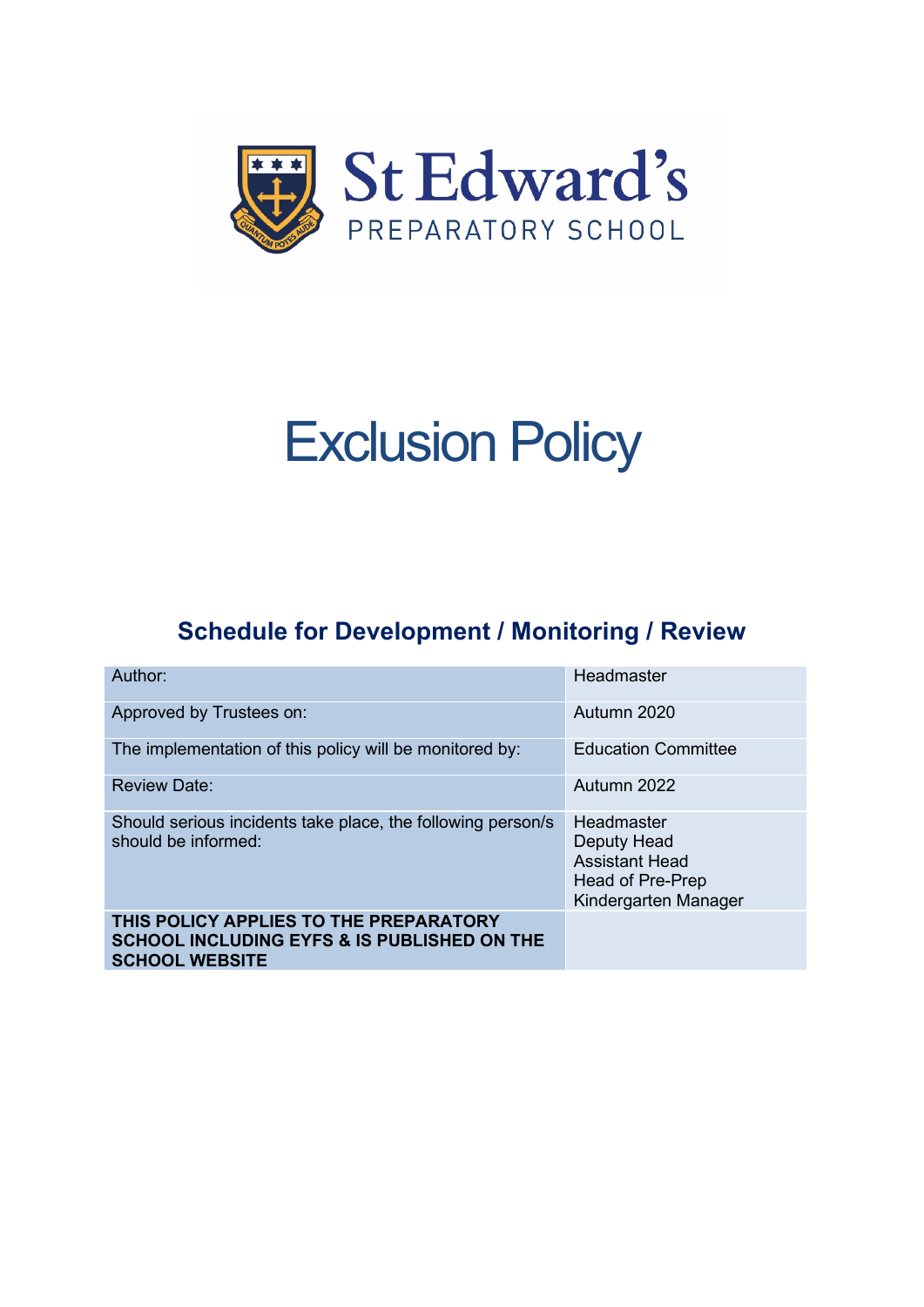St Edward's Preparatory School prides itself on the positive behaviour of its pupils and on the good relationships which exist at all levels between pupils and teachers and between pupils themselves. The excellent pastoral systems and structures within the School support pupils and promote positive behaviour. However, from time to time a pupil's conduct and behaviour will necessitate the imposition of a serious sanction. **St Edward's Preparatory School does not use any form of corporal punishment.** 

In accordance with the Conditions of Acceptance and Parent Contract for Entry into the School, the School reserves the right to permanently or temporarily expel or suspend (pupils in accordance with Section 4: School Rules and Section 8: Discipline.

This policy should be read in conjunction with the School's Behaviour Policy, Safeguarding Policy and Complaints Policy.

# **IMPLEMENTATION & PROCEDURES**

#### **1. Suspension**

Temporary exclusion (suspension) is normally only used when all other avenues have been explored or, in some cases, for a severe offence as outlined in the Behaviour, Rewards and Sanctions Policy. It is acknowledged that temporary exclusion can have a positive effect upon the pupil concerned, but that further and longer exclusions are usually to benefit or safeguard the quality of education provided to the rest of the pupils at the School.

Pupils may be excluded for up to 45 days in a school year. Exclusions of more than 2 days would only be used rarely. Longer exclusions are likely to make it more difficult for pupils to re-integrate into School.

The Headmaster, Deputy Head or Assistant Head will contact the parents of a pupil who is to be suspended. School work will be arranged to be completed at home and will be marked when the pupil returns to School. Parents will be notified in writing of the reason for the suspension; the letter will explain the arrangements for the setting and the marking of the work set. Arrangements for readmitting pupils after exclusion will include receipt of work completed during exclusion.

Pupils will normally report to the Headmaster on their day of return to School for a reintegration meeting and/or to establish if the misbehaviour is likely to repeat or not. Considerations at the point include ascertaining if there is an acceptance by the pupil that the misbehaviour was unacceptable, and that the pupil makes a clear commitment not to repeat the unacceptable misbehaviours again.

If a pupil is excluded for more than 15 days, a plan for re-integration will be drawn up for whenever the pupil is due to return to School by the appropriate members of staff.

If the disciplinary offence is a severe one, the Headmaster may decide that the suspension given constitutes a final warning and that any further offence of a similar gravity would result in expulsion. The Headmaster will put such a warning in writing to the parents and evidence of this will be kept on the pupil's record.

## **2. Expulsion (permanent exclusion)**

A decision to expel a pupil will only be taken as a last resort when all other strategies have been employed to no avail or where a pupil has committed a severe one-off offence.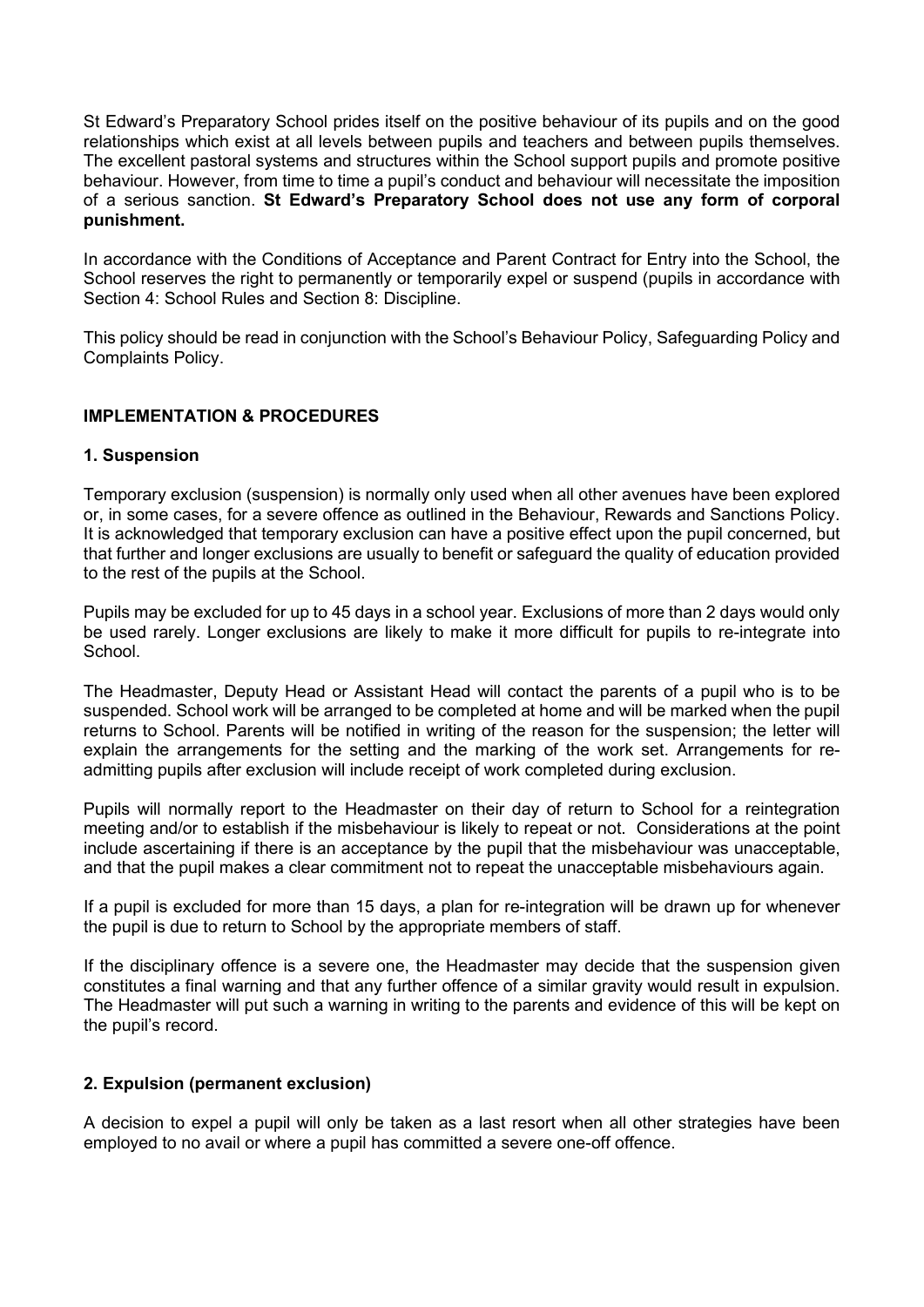Without prejudice to the Conditions of Acceptance and Parent Contract for Entry to St Edward's Preparatory School, when expulsion is under consideration, the following procedures will be followed:

- a. The pupil concerned will initially be suspended.
- b. The Headmaster will keep the Chair of Trustees fully updated throughout the process.
- c. The Headmaster will have a meeting with the pupil's parents to discuss the situation and obtain their views prior to deciding to expel the pupil. The Headmaster will write a letter following the meeting to confirm the decision to expel the pupil.
- d. The expulsion will take effect immediately and the pupil will not be re-admitted to the School premises. Any personal effects belonging to the pupil will be collected by the appropriate members of staff and returned to the parents.

The Headmaster's decision is final, but the parents have the right of appeal in accordance with the School's Complaints Policy. Parents who withdraw their child during the disciplinary process and consequently end their contract with the School, loose their right to appeal under the School's Complaints Policy.

## **3. Appeals against exclusion**

#### **During the COVID –19 pandemic, the School will endeavour to arrange appeals meetings as best as possible using technological means if meeting in person is not advised/possible.**

- If parents seek to appeal the decision, they must notify the Clerk to the Trustees within 21 days from receipt of the letter informing them of the permanent exclusion. Parents should set out their reasons for why the decision should be overturned.
- A panel will be appointed and the Clerk to the Trustees will notify the parents of the names of the panel members.
- The Panel will consist of at least three persons who are unaware of the details of the case and one of whom shall be independent of the management and running of the School. Each of the Panel members shall be appointed by the Trustees. The Clerk to the Trustees, on behalf of the Panel, will then acknowledge the request and schedule a hearing to take place as soon as practicable and normally **within ten working days.**
- If the Panel deems it necessary, it may require that further particulars of the incident or any related matter be supplied in advance of the hearing. Copies of such particulars shall be supplied to all parties normally **not later than five working days** prior to the hearing.
- All parties will be asked to provide any relevant documents in advance and in good time before the panel hearing date. A failure to comply may result in a postponed hearing.
- The parents may attend the hearing and be accompanied to the hearing by one other person if they wish. This may be a relative, teacher or friend. Legal representation will not normally be appropriate.
- If possible, the Panel will come to a decision without the need for further investigation. Where further investigation is required, the Panel will decide how it should be carried out.